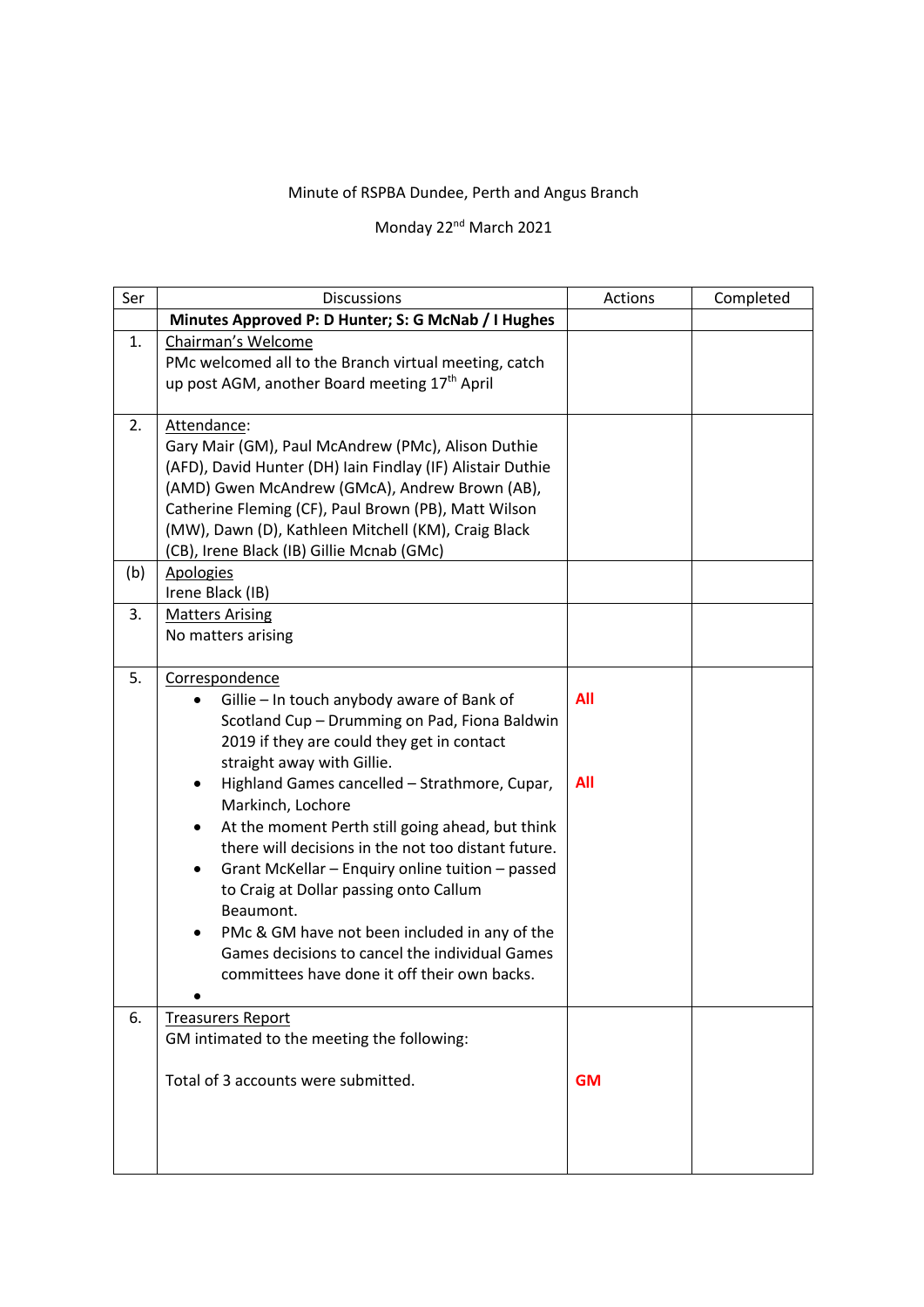| 7. |           | Music Board (Alistair & Matt)                           |               |  |
|----|-----------|---------------------------------------------------------|---------------|--|
|    |           | Regular Meetings have been held                         |               |  |
|    |           | Grade 1 Consultation - 2nd online meeting               |               |  |
|    |           | point stakeholders to speak about                       |               |  |
|    |           | Grade 4B/Nov 4B consultations - Set up a team           | <b>AMD</b>    |  |
|    |           | of AMD/MH - they have gone through all                  |               |  |
|    |           | questions from Survey, being sent to the                |               |  |
|    |           | relevant people to answer, broken down to:              |               |  |
|    |           | Logistics, Tunes & Grading, in due course info          |               |  |
|    |           | will come back and sent to the relevant bands           |               |  |
|    |           | Static Starts are going forward for trials              |               |  |
|    |           | whenever we get a competition, this was meant           |               |  |
|    |           | to 1 competition on the lead up to Inverness            |               |  |
|    |           | and Inverness itself, don't think it will happen        |               |  |
|    |           | this year, more likely to be next year - number         |               |  |
|    |           | of bands competing at the previous comp and             |               |  |
|    |           | Inverness allowed a bigger sample of bands so           |               |  |
|    |           | weren't doing it at smaller number of samples           |               |  |
|    |           | Format Group have now extended to 8 from 4,             |               |  |
|    |           | smaller groups, format group, MB, Directors.            |               |  |
|    |           | Development showcase event - discussions                |               |  |
|    |           | ongoing                                                 |               |  |
|    |           | Safeguarding $-$ working away at it $-$ MW on the       |               |  |
|    |           | group - huge minefield with cost implications.          |               |  |
|    | $\bullet$ | Map Tunes - Complaints about tunes in the lists,        |               |  |
|    |           | Pipe Majors and Lead Drummers don't                     |               |  |
|    |           | understand that they can put forward tunes to           |               |  |
|    |           | be put forward to tunes board to be discussed           |               |  |
|    |           | to go onto the lists, information will be               |               |  |
|    |           | forthcoming to all bands.                               |               |  |
|    |           | Dawn - It would be useful to have a stripped            |               |  |
|    |           | back list and with more drum scores added -             |               |  |
|    |           | Drum Scores - tweaking for Map tunes, they are          |               |  |
|    |           | there for guidance and nothing else.                    |               |  |
|    |           | MB as well as the BoD do not know what will be          |               |  |
|    |           | happening with season 2021.                             |               |  |
|    | ٠         | Majors - Prepared for eventuality that it could         |               |  |
|    |           | happen                                                  |               |  |
|    |           | Dawn - More concerned that contests will go             |               |  |
|    |           | ahead. Should we be encouraging people to               |               |  |
|    |           | travel afar? And, we will not be able to be ready       |               |  |
|    |           | by even July/August (City of St Andrews).               |               |  |
|    | ٠         | Major concerns - DH - potentially the earliest a        |               |  |
|    |           | band could meet may be 17 <sup>th</sup> May, some bands |               |  |
|    |           | haven't played in over a year including G1              |               |  |
|    |           | Bands.                                                  |               |  |
|    |           | GMcA asked the question: Could the format be            |               |  |
|    |           | changed of what bands will play, announcement           |               |  |
|    |           | will come out shortly once ratified.                    |               |  |
|    |           | PB - in addition to inclusion of possible tunes on      |               |  |
|    |           | Map Tunes list, would it be possible to look at         | <b>MW/AMD</b> |  |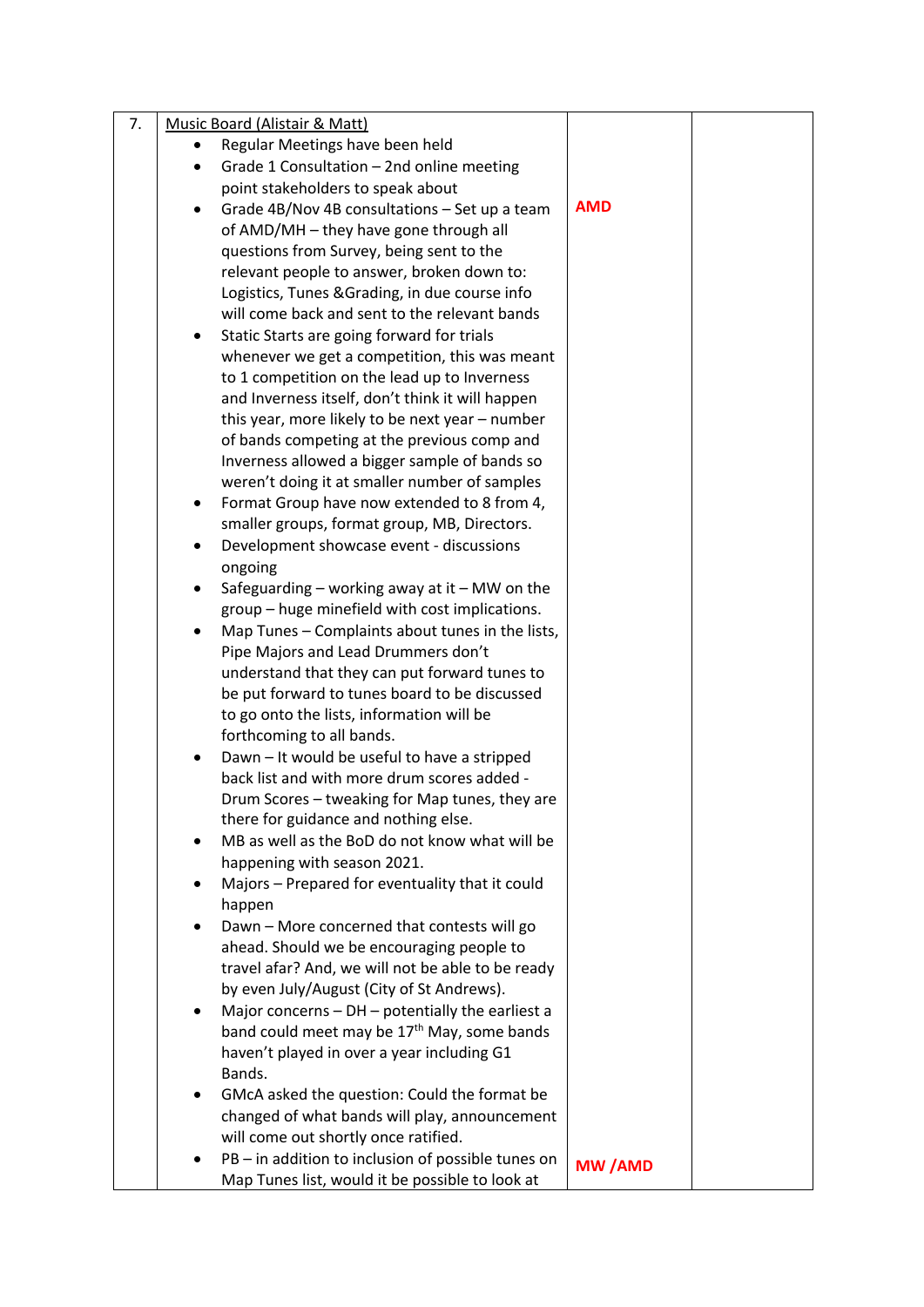|           | taking out tunes that no one plays anymore -                                      |           |  |
|-----------|-----------------------------------------------------------------------------------|-----------|--|
|           | March list too big - downsize it.                                                 |           |  |
| ٠         | Further discussion was held around Map Tunes                                      | AMD/MW    |  |
|           | - MW and AMD taking it forward to MB                                              |           |  |
| ٠         | Situation re International Group - PB raising                                     |           |  |
|           | issues re Marketing and Media, bad press etc                                      |           |  |
|           | and leakage.                                                                      |           |  |
| ٠         | COVID 19 - HQ sub group - if everybody knew                                       |           |  |
|           | that it is promoters that are making decisions                                    |           |  |
|           | before RSPBA can release info, it would make                                      |           |  |
|           | our bands accept it rather than bad mouthing                                      |           |  |
|           | the RSPBA all the time. Promoters make the                                        |           |  |
|           | final decision - Negative Promotions. Put out                                     |           |  |
|           | the information to the membership to let them                                     |           |  |
|           | know.                                                                             |           |  |
|           | What would be the repercussions if it was vice                                    |           |  |
|           | versa - if there are not enough bands to run the                                  |           |  |
|           | event does the RSPBA have to pay a penalty?                                       |           |  |
| ٠         | Information sooner rather than later re Majors                                    |           |  |
|           | that are still to be decided on - BoD meeting                                     |           |  |
|           | 17 <sup>th</sup> April 2021.                                                      |           |  |
| $\bullet$ | GMaC - Letter to secretary's re which bands are                                   |           |  |
|           | going to be ready to go out to play - would be a                                  | <b>GM</b> |  |
|           | good starting point for MB etc. GM to send a                                      |           |  |
|           | letter to all branch bands                                                        |           |  |
|           | Standards Group - if none of the contests go                                      |           |  |
|           | ahead would it be an idea to run an outside                                       |           |  |
|           | playing event not necessarily a competition but                                   |           |  |
|           | just getting bands together to play, help                                         |           |  |
|           | towards building for the following year.                                          |           |  |
|           | October/November time? Might not be able to                                       |           |  |
|           | depending on Tier System in certain areas.                                        |           |  |
|           | DH - Solos' as 2day event in November?                                            |           |  |
|           | Development Showcase - 3 Majors down -                                            |           |  |
|           | stimulate for participation in it, Branch                                         |           |  |
|           | engagement that we are wanting to do                                              |           |  |
|           | something, if we are given the go ahead in the                                    |           |  |
|           | next few weeks our focus turns away from                                          |           |  |
|           | Development showcase back to some form of                                         |           |  |
|           | competition instead of online. Being held back                                    |           |  |
|           | due to safeguarding proper online safeguarding                                    |           |  |
|           | very specific, recommendations would be to                                        |           |  |
|           | have a professional policy writer conclude on                                     |           |  |
|           | them this would require money spent on it, we<br>would require in-depth policies. |           |  |
| $\bullet$ | Request to Music Board to ask Uddingston                                          |           |  |
|           | Strathclyde to record their winning piece from                                    | AMD/MW    |  |
|           | the composition competition to be used for                                        |           |  |
|           | various things, as the likelihood of them being                                   |           |  |
|           | able to perform it live is looking minimal. MW                                    |           |  |
|           | and AMD to take to MB.                                                            |           |  |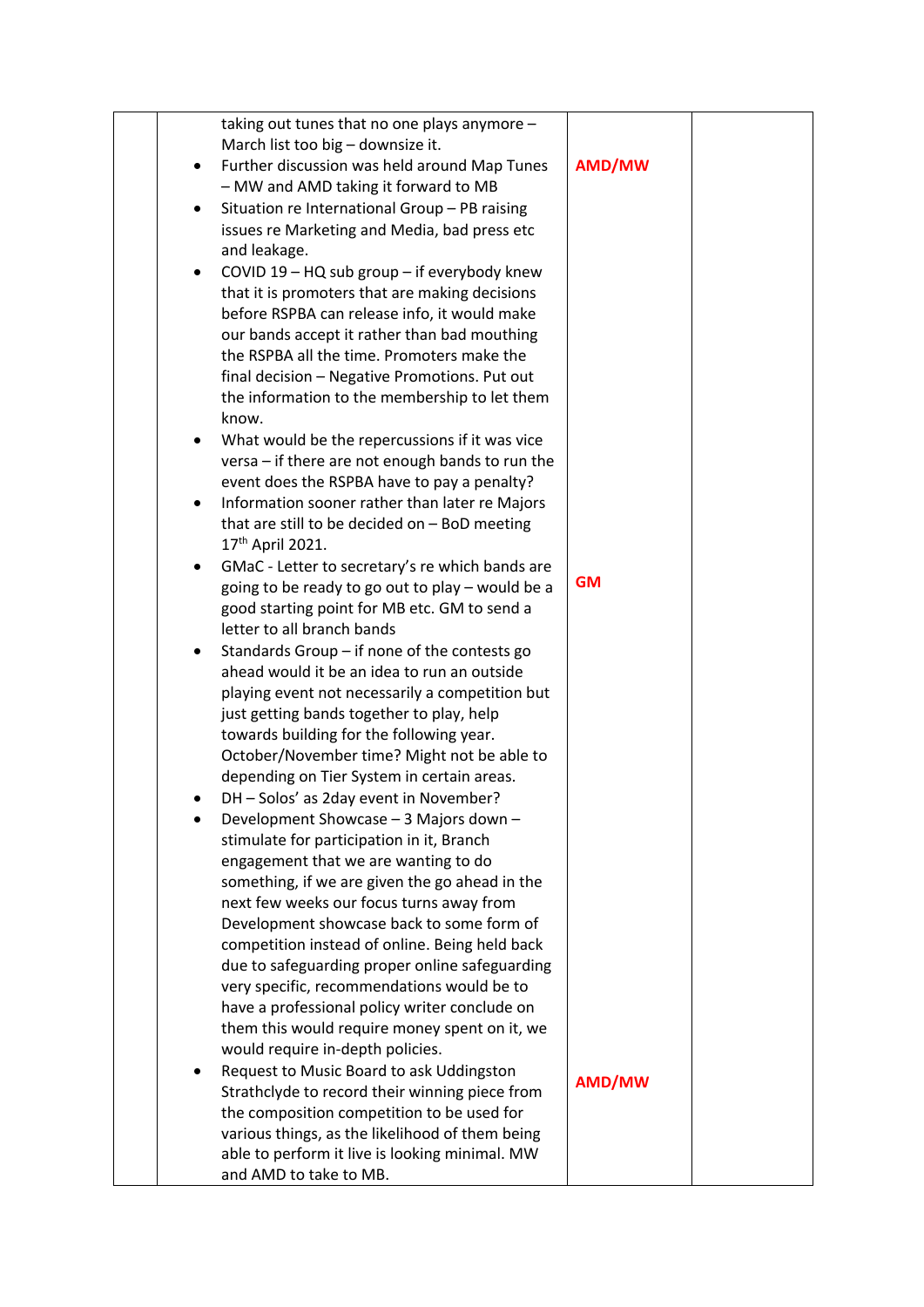| 8. | Directors report -<br>Went over RSPBA AGM papers                                                                                                                                                                                                                                                                                                                                                                                                                                                                                                                                                                                                                                                                                                                                                                                                                                                                                                                                                                                                                                                                                                                                                                                                                                     |                             |  |
|----|--------------------------------------------------------------------------------------------------------------------------------------------------------------------------------------------------------------------------------------------------------------------------------------------------------------------------------------------------------------------------------------------------------------------------------------------------------------------------------------------------------------------------------------------------------------------------------------------------------------------------------------------------------------------------------------------------------------------------------------------------------------------------------------------------------------------------------------------------------------------------------------------------------------------------------------------------------------------------------------------------------------------------------------------------------------------------------------------------------------------------------------------------------------------------------------------------------------------------------------------------------------------------------------|-----------------------------|--|
|    |                                                                                                                                                                                                                                                                                                                                                                                                                                                                                                                                                                                                                                                                                                                                                                                                                                                                                                                                                                                                                                                                                                                                                                                                                                                                                      |                             |  |
|    | Items that didn't get passed at the AGM:                                                                                                                                                                                                                                                                                                                                                                                                                                                                                                                                                                                                                                                                                                                                                                                                                                                                                                                                                                                                                                                                                                                                                                                                                                             |                             |  |
|    | Arrears of Band HQ fees - Band membership<br>fees in arrears wasn't formalised, it was known<br>to exists, but wanted it formalised this was put<br>to the floor and wasn't accepted $-26$ for 30<br>against, SOSC not in the rules suspend office<br>practice how long would we need to suspend till<br>2022?!!! No of Directors is dependent on<br>number of bands in branches. Rules are being<br>changed by the minute $-$ 2022 is when it can<br>come back, going to full board for discussion<br>PMC - Withdrew - SR03 - Competition<br>٠<br>allowance - Officials RSPBA allowances minors<br>and majors wanted to put into the articles -<br>bands asked as a Charity should we be taking an<br>allowance - couple of bands muted their<br>opinion - it is to be takn back to OSCR for<br>clarification, is this deemed good practice or<br>not.<br>New Chairman - Kevin Reilly<br>P MacAndrew - voted back in as Director.<br>Drum Majors - why were we introducing rule<br>$\bullet$<br>changes for Drum Majors at the Worlds -<br>was all put in place in 2018 for 2019, this was<br>not discussed at MB or taken to Branches, they<br>had put on paper what they had previously<br>proceeded with, this requires to be taken to<br>Music Board, came up under AOCB at AGM | <b>PMc</b><br><b>MW/AMD</b> |  |
| 9  | Education<br>Full College meeting - in the process of exams, 150+<br>candidates have gone through the process online, in<br>process of the sending out Certificates etc, Preston<br>Lodge, George Watson, High School of Dundee etc are<br>looking at coming on board. We have exams ongoing.<br>PMc asked if there were any resources available in order<br>to run this within Branches? PB to come back to next<br>meeting with information                                                                                                                                                                                                                                                                                                                                                                                                                                                                                                                                                                                                                                                                                                                                                                                                                                        | <b>PB</b>                   |  |
| 10 | <b>Media</b><br>Nothing to report<br>DH asked if HQ, when posting on FB, please could they<br>tag Branches, as depending on whose active could be<br>hours before we as Branch see the information. PMc<br>copying in the Marketing and Media Director to tell him<br>of above, HQ level should go through their Marketing                                                                                                                                                                                                                                                                                                                                                                                                                                                                                                                                                                                                                                                                                                                                                                                                                                                                                                                                                           | <b>PMc</b>                  |  |